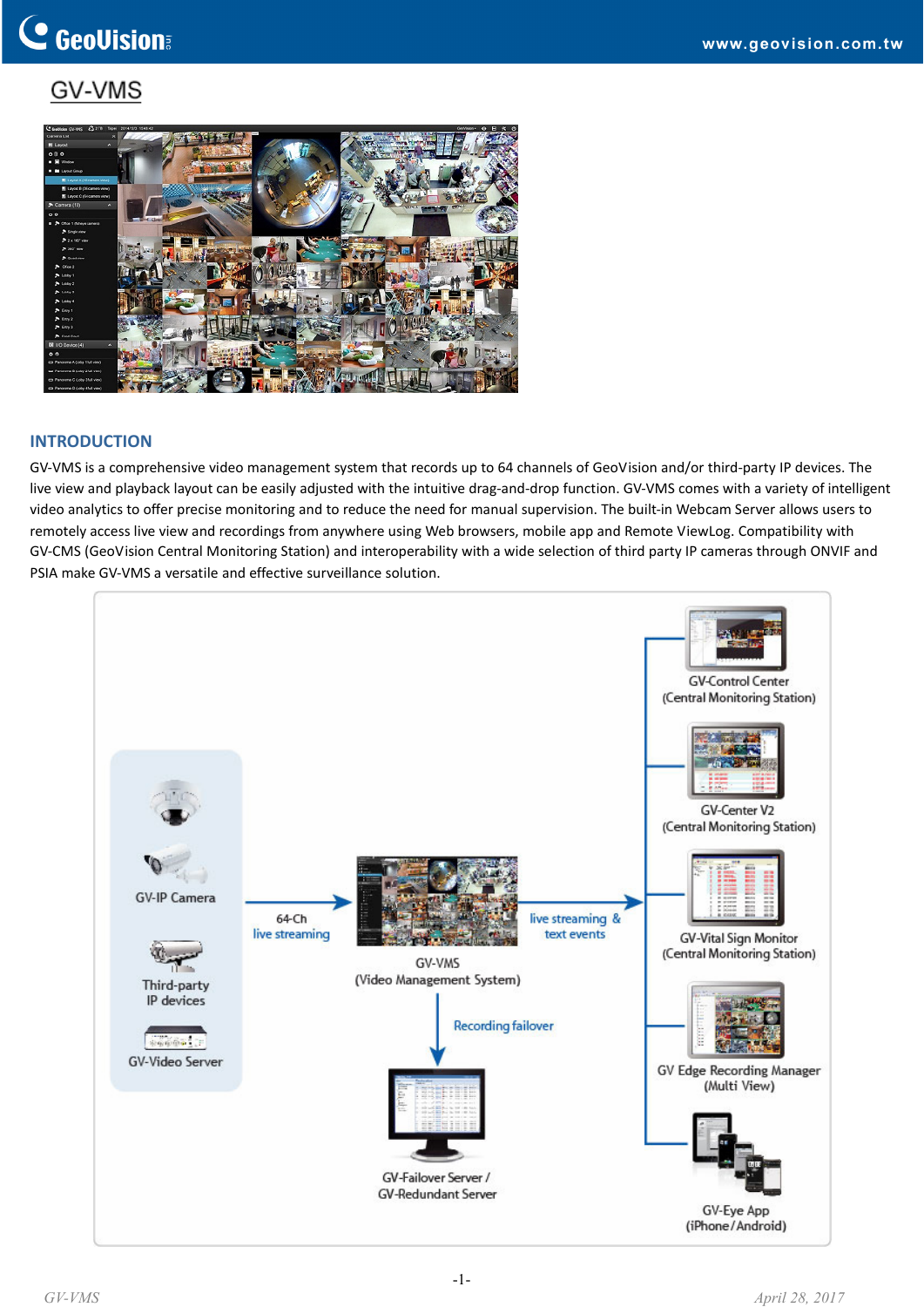## C GeoVision

- Customizable layout for live view and playback with drag‐and‐drop support
- Support for multi‐monitor display
- Support for Microsoft SQL and Access database type
- Support for Service Mode
- Support for up to 64 channels
- Support for over 1,000 IP camera models
- Auto search for IP cameras
- Support for H.264, H.265 and MJPEG codec
- Support for resolution from CIF to megapixels
- Smart Dual Streaming for monitoring and recording
- Support for H.264, H.265 GPU decoding and GPU fisheye dewarping
- Intelligent video analytics
- PIP and Focus View functions
- Multi‐level password management and support for authentication server
- Smart timeline playback and instant playback
- Support for e‐mail notification upon events
- I/O and alarm management with 3D E‐Map and visual automation
- Remote viewing and playback using iOS/Android devices, Web browsers, and GV‐Edge Recording Manager
- Centralized management with GV‐CMS
- Fisheye 360 degree de‐warping for live view and playback

#### **Features**

#### **Monitoring**

- Support for 64 channels in GV-VMS and CMS applications
- Support for H.264, H.265 GPU decoding and GPU fisheye dewarping
- Software license management support
- Customizable layout for live view and playback with drag-and-drop support
- Multi‐monitor display to show live view and playback on different monitors
- Support for QView display which enables the projection of a live view display onto another monitor
- Support for Microsoft SQL and Access database type
- Support for over 500 GeoVision and 3rd party IP camera models see IP Camera [Support](http://www.geovision.com.tw/english/4_21.asp) List
- Auto search for IP cameras
- Support for H.264, H.265, and MJPEG codec
- Support for resolution from CIF to megapixels
- Smart Dual Streaming for monitoring and recording
- Support for smart streaming of GV‐IP cameras
- Panel resolution up to 4K
- Noise Tolerance for Motion Detection
- 3D E‐map
- System log
- Support for up to 1,000 accounts for logins and passwords
- Multi‐level passwords protection and password expiration management
- Automatic login with GV‐PCR310 Enrollment Reader
- I/O devices control
- PTZ control panel and PTZ auto functions
- System Idle Protection
- Live view buffer and frame rate control
- Live View Object Index to show the objects or faces captured
- Dual stream on‐demand display
- Fisheye dewarping for GeoVision and 3rd party fisheye cameras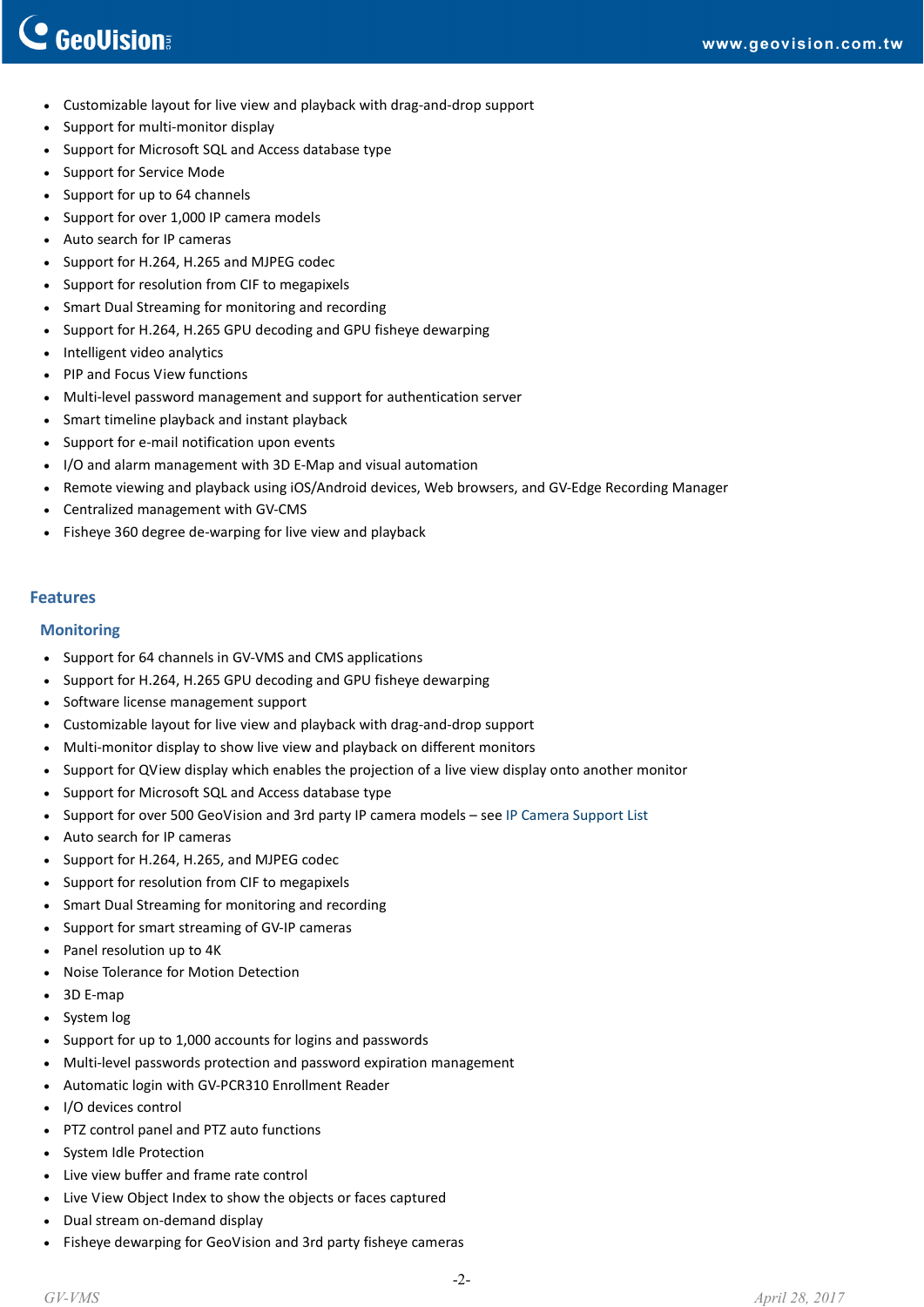#### • Support for ONVIF, PSIA, and RTSP protocols

#### **Intelligent Recording, Smart Search and Easy Playback**

- Continuous recording (round‐the‐clock) and recording triggered by motion detection, alarm and schedule
- Adjustable recording quality and frame rate for each camera
- Pre-motion/IO and post-motion/IO recording
- Storyline recording
- Timeline Search
- Object search
- Thumbnail browse to quickly search for specific frames within video footage
- Instant Playback
- Extracting frames from a video clip during playback
- Support for Daylight Saving Time (DST)
- Support for recording in standard H.264, H.265, and MJPEG codec
- Support for configuration change without stopping recording
- Continuous playback of set frames A to B
- AVI repair utility

#### **Video Merging and Export**

- Exporting video recording within a specified time range
- Exporting videos in EXE format, playable with any third‐party players
- Exporting videos of multiple channels in a single AVI video
- Support for automatically assigning storages to multiple camera channels
- Support for Windows burning software
- Time Merge function for exporting a full-length video with recorded and non-recorded periods
- Support for saving dewarped fisheye view in AVI format

#### **Notification**

- E-mail notification with attached video images upon specified alert conditions
- Camera popup upon motion or I/O trigger
- Computer alarm upon recording errors, input, motion and other alarm conditions
- Video lost detection and notification through on‐screen message

#### **Video Analytics**

- Object Counting
- People Counting
- Intrusion Alarm
- Face Detection
- Privacy Mask
- Panorama View
- Defog Function
- Video Stabilization
- Wide Angle Lens Dewarping
- **Motion Detection**
- Crowd Detection
- Scene Change Detection
- Unattended and Missing Object Detection
- Fisheye dewarping and object tracking in fisheye view
- Heat Map

#### **Utilities**

- Dynamic DNS
- Digital watermark
- Windows lockup
- Fast backup and restore (FBR)
- Bandwidth Control program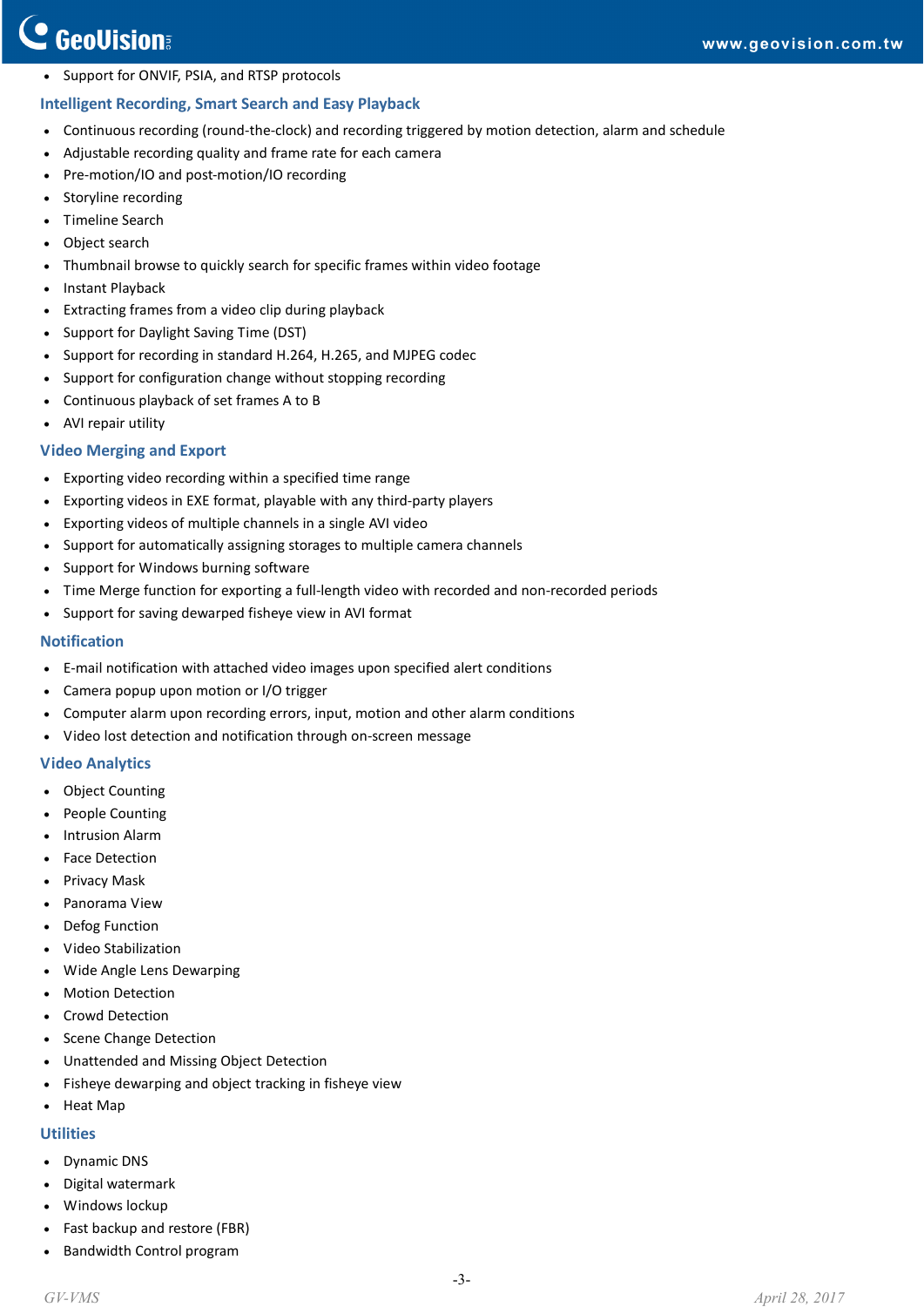## C GeoVision

- Point of Sale (POS) integration
- Local backup and remote backup with GV‐Backup Center

#### **WebCam for Remote Surveillance**

- SSL Encrypt Connection Support
- UPnP™ Support
- Control Panel on Single View to provide instant information and operation
- Support for PIP, Focus View, Defogging Live Videos, and Video Stabilizer in Single View
- Restricting Power User and User to access WebCam Server at specified time length
- **Event List Query**
- Download Center
- Remote E‐Map with pop‐up live images upon input trigger

#### **Advanced I/O Control**

- Visual Automation to intuitively trigger an output by clicking on the camera view
- Virtual I/O control
- Record video, send e-mail notification and trigger output upon input trigger
- Move PTZ camera to a preset location on input trigger
- Latch Trigger feature

#### **Remote Monitoring Software**

- WebCam
- GV‐[Mobile](http://www.geovision.com.tw/english/Prod_GVMobileserver.asp) Server
- GV‐Edge Recording Server [\(Windows](http://www.geovision.com.tw/english/Prod_GVEdgeRecording_Win.asp) /[Mac](http://www.geovision.com.tw/english/Prod_GVEdgeRecording_Mac.asp)) \*
- GV-Cloud [Center](http://www.geovision.com.tw/myGVcloud/HCW120.asp)
- GV‐[Eye](http://www.geovision.com.tw/english/5_4.asp) for Android Smartphones and iPhone / iPod / iPad

#### **IT Technology**

- RSA Network Security
- Authentication Server: centralized control of password settings in multiple GV‐VMS with support for Windows Active Directory

#### **Integration with Centralized Management Software**

- GV-[Center](http://www.geovision.com.tw/english/Prod_GVCV2.asp) V2
- GV‐Vital Sign [Monitor](http://www.geovision.com.tw/english/Prod_GVVSM.asp)
- GV‐[Dispatch](http://www.geovision.com.tw/english/Prod_GVDS.asp) Server
- GV-[Control](http://www.geovision.com.tw/english/Prod_GVCCSV3.asp) Center

**Note:** To remotely view from 33 to 64 channels on the GV‐Edge Recording Server (Windows version), you will need to purchase an additional license. Currently, GV‐Edge Recording Server (Mac version) only supports remote connection with up to 32 channels.

#### **License**

GV-VMS supports connection with up to connection with up to 64 IP devices. You can connect up to 32 channels of GV-IP Devices for free. If you need to connect more than 32 channels of GV-IP Devices or connect with third-party IP devices, license is required.

| <b>Supported Devices</b>  | Channels | License                                                                                                         |  |
|---------------------------|----------|-----------------------------------------------------------------------------------------------------------------|--|
| <b>GV IP Devices Only</b> | 32 ch    | No license required                                                                                             |  |
|                           | 64 ch    | GV-VMS Pro license required, 32 ch per license                                                                  |  |
| GV + 3rd-Party IP Devices | 16ch     | Trial Version: 16 channels of 3rd-Party IP devices                                                              |  |
|                           | 32 ch    | 3rd-Party license required, in increments of 1 ch                                                               |  |
|                           | 64 ch    | 2 licenses required:<br>· GV-VMS Pro license, 32 ch per license.<br>• 3rd-Party license, in increments of 1 ch. |  |

#### **Note:**

- 1. GV‐USB Dongle comes in internal and external dongles. It is recommended to use the internal GV‐USB Dongle to have the Hardware Watchdog function, which restarts the PC when Windows crashes or freezes.
- 2. GeoVision offers a 60-day trial period that allows you to connect to 16 channels of third-party IP devices without license. Currently, you cannot remotely access the trial channels using remote applications.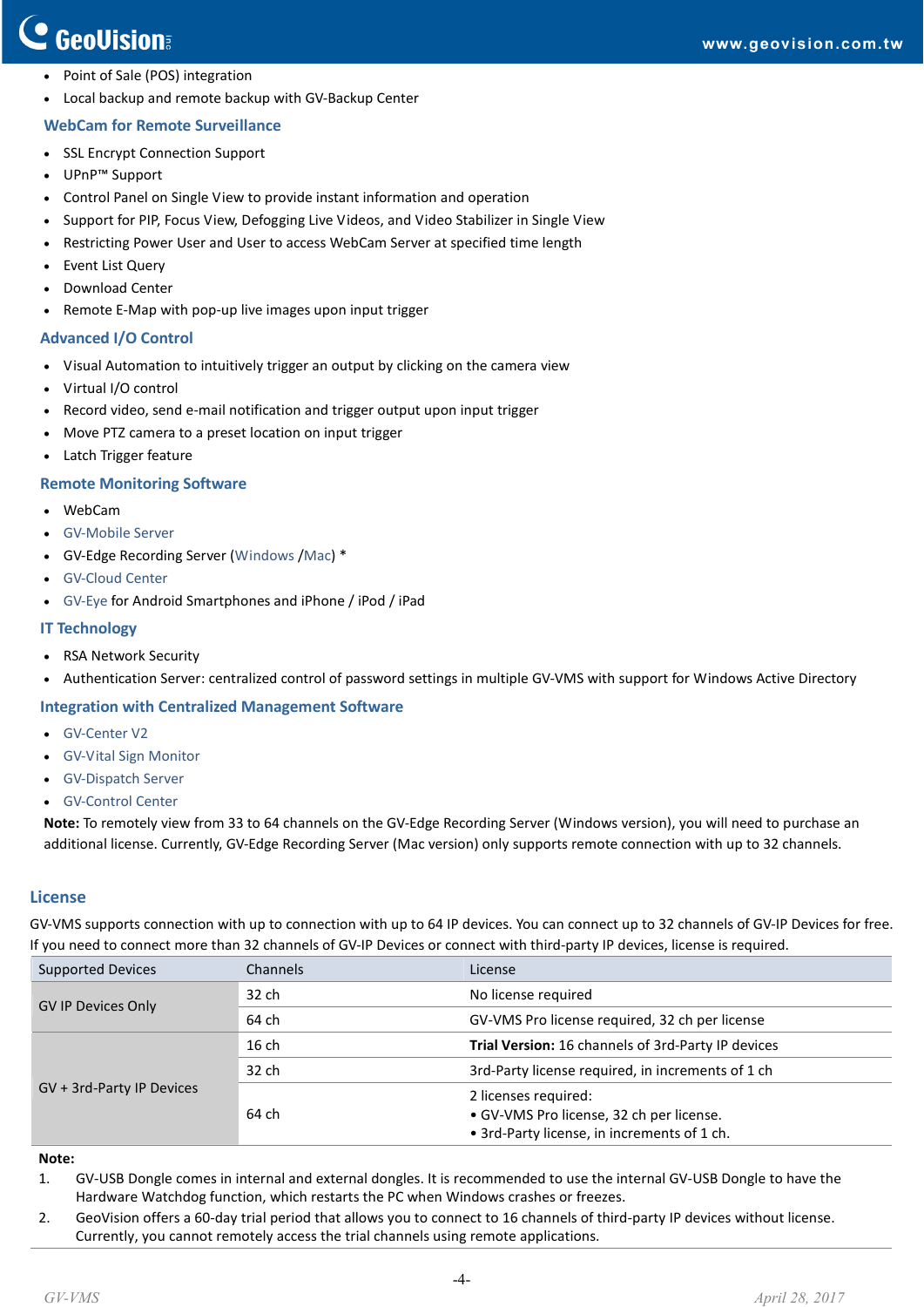#### **Recommended System Requirements**

Below are the recommended PC requirements for connecting GV‐VMS with 32 and 64 channels of GV and 3rd party IP cameras (dual streams).

| <b>CPU</b>                                                                                               | GV-VMS (Up to 32 Channels)                                        | GV-VMS Pro (Up to 64 Channels)  |  |
|----------------------------------------------------------------------------------------------------------|-------------------------------------------------------------------|---------------------------------|--|
| <b>OS</b>                                                                                                | 64-bit Windows 7 / 8 / 8.1 / 10 / Server 2008 R2 / Server 2012 R2 |                                 |  |
| <b>CPU</b>                                                                                               | 4th Generation i3-4130, 3.4 GHz                                   | 4th Generation i7-4770, 3.4 GHz |  |
| Memory                                                                                                   | 8 GB RAM                                                          | 16 GB RAM                       |  |
| <b>Graphic Card</b>                                                                                      | Please see the GPU Decoding Specifications below.                 |                                 |  |
| <b>Note:</b> To use the fisheye dewarping function, the graphic card must support DirectX 10.1 or above. |                                                                   |                                 |  |

#### **Minimum Network Requirements**

The data transmitting capacity of GV‐VMS depends on the number of Gigabit connections available. The numbers of Gigabit network cards required to connect 64 channels are listed below according to the resolution and codec of the source video.

|              | Resolution | <b>Bitrate Used</b><br>(Mbps) |                     | Gigabit Network | Max. Channels Supported per |
|--------------|------------|-------------------------------|---------------------|-----------------|-----------------------------|
| Codec        |            |                               | Total FPS for 64 ch | Cards Required  | <b>Network Card</b>         |
| H.264        | 1.3 MP     | 5.05                          | 1920                | $\mathbf{1}$    | Max. 64 ch / card           |
|              | 2 MP       | 7.01                          | 1920                | 1               | Max. 64 ch / card           |
|              | 3 MP       | 10.48                         | 1280                | 1               | Max. 64 ch / card           |
|              | 4 MP       | 11.65                         | 960                 | $\overline{2}$  | Max. 50 ch / card           |
|              | 5 MP       | 16.48                         | 640                 | $\overline{2}$  | Max. 38 ch / card           |
|              | 8 MP       | 17.14                         | 1600                | $\overline{2}$  | Max. 38 ch / card           |
|              | 12 MP      | 16.67                         | 960                 | $\overline{2}$  | Max. 38 ch / card           |
| H.265        | 3 MP       | 7.06                          | 1920                | 1               | Max. 64 ch / card           |
|              | 4 MP       | 9.44                          | 1600                | 1               | Max. 64 ch / card           |
|              | 5 MP       | 7.52                          | 1920                | 1               | Max. 64 ch / card           |
| <b>MJPEG</b> | 1.3 MP     | 32.36                         | 1920                | 3               | Max. 22 ch / card           |
|              | 2 MP       | 44.96                         | 1920                | 4               | Max. 16 ch / card           |
|              | 3 MP       | 38.73                         | 1280                | 4               | Max. 18 ch / card           |
|              | 4 MP       | 40.35                         | 960                 | 4               | Max. 17 ch / card           |
|              | 5 MP       | 30.48                         | 640                 | 3               | Max. 22 ch / card           |
|              | 8 MP       | 58.52                         | 1600                | 6               | Max. 12 ch / card           |
|              | 12 MP      | 65.98                         | 960                 | 6               | Max. 11 ch / card           |

#### **Frame rate limit in a single hard disk**

Since the size of transmitted data from IP cameras may be quite large and reach beyond the transfer rate of a hard disk, you should note the total recording frame rates that you can assign to a single hard disk, as listed below.

| Frame Rate Limit in a Single Hard Disk |                   |                 |                   |                 |                   |                 |
|----------------------------------------|-------------------|-----------------|-------------------|-----------------|-------------------|-----------------|
| Video resolution                       | H.264             |                 | H.265             |                 | <b>MJPEG</b>      |                 |
|                                        | <b>Frame Rate</b> | <b>Bit Rate</b> | <b>Frame Rate</b> | <b>Bit Rate</b> | <b>Frame Rate</b> | <b>Bit Rate</b> |
| 12 MP                                  | 330 fps           | 14.47 Mbit/s    | N/A               | N/A             | 56 fps            | 65.98 Mbit/s    |
| 8 MP                                   | 660 fps           | 14.13 Mbit/s    | N/A               | N/A             | 96 fps            | 58.52 Mbit/s    |
| 5 MP                                   | $220$ fps         | 8.5 Mbit/s      | 660 fps           | $6.73$ Mbit/s   | 80 fps            | 30.4 Mbit/s     |
| 4 MP                                   | 330 fps           | $10.4$ Mbit/s   | 550 fps           | 7.74 Mbit/s     | $105$ fps         | 40.53 Mbit/s    |
| 3 MP                                   | $440$ fps         | $9.83$ Mbit/s   | 660 fps           | 5.35 Mbit/s     | $140$ fps         | 38.67 Mbit/s    |
| 2 MP                                   | 660 fps           | 12.59 Mbit/s    | N/A               | N/A             | $210$ fps         | 44.93 Mbit/s    |
| 1.3 MP                                 | 660 fps           | $6.16$ Mbit/s   | N/A               | N/A             | $300$ fps         | 32.26 Mbit/s    |

Note: The data above was determined using the bit rate listed above and hard disks with average R/W speed above 110 MB/s.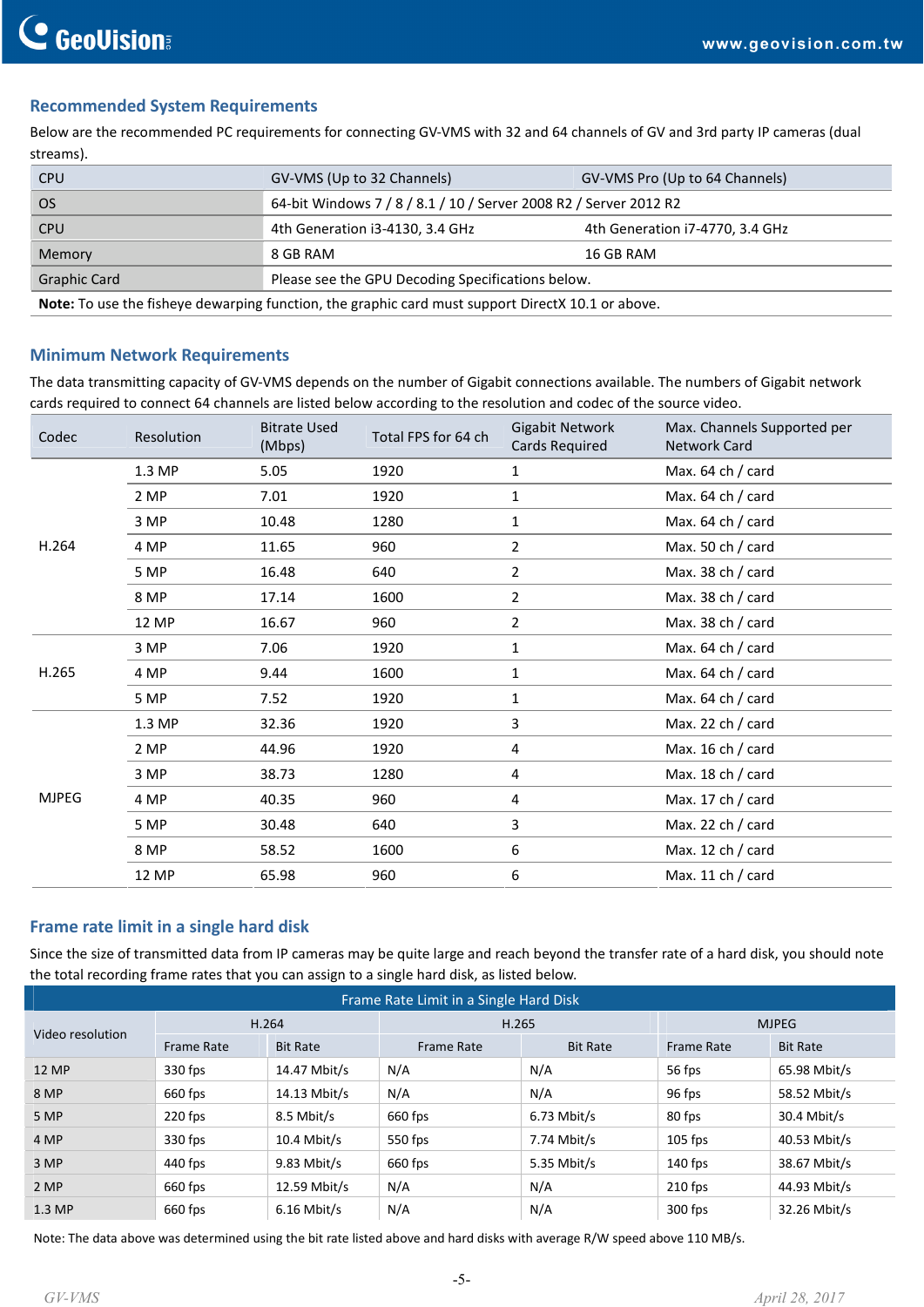The frame rate limit is based on the resolution of video sources. The higher video resolutions, the lower frame rates you can assign to a single hard disk. In other words, the higher frame rates you wish to record, the more hard disks you need to install. For the information of recording frame rates, you may consult the user's manual of the IP camera that you wish to connect to.

#### **GPU Decoding Specifications**

A higher total frame rate can be achieved if your CPU or external VGA supports GPU decoding.

| <b>On-board VGA:</b> GPU decoding is only supported when using the following Intel chipsets:                                                                                                                                                                     |
|------------------------------------------------------------------------------------------------------------------------------------------------------------------------------------------------------------------------------------------------------------------|
| For <b>H.264</b> Video Compression                                                                                                                                                                                                                               |
| • 2nd Generation Intel Core i3 / i5 / i7 Desktop Processors (Sandy Bridge) - only support 1 MP to 2 MP videos                                                                                                                                                    |
| • 3rd Generation Intel Core i3 / i5 / i7 Desktop Processors (Ivy Bridge)                                                                                                                                                                                         |
| • 4th Generation Intel Core i3 / i5 / i7 Desktop Processors (Haswell / Haswell Refresh)                                                                                                                                                                          |
| • 6th Generation Intel Core i3 / i5 / i7 Desktop Processors (Skylake)                                                                                                                                                                                            |
| For <b>H.265</b> Video Compression                                                                                                                                                                                                                               |
| • 6th Generation Intel Core i3 / i5 / i7 Desktop Processors (Skylake)                                                                                                                                                                                            |
| External VGA: GPU decoding is only supported when using NVIDIA graphics cards with compute capability 3.0 or above and memory 2 G<br>or above. To look up the commute capability of the NVIDIA graphics cards, refer to: https://developer.nvidia.com/cuda-gpus. |

**Note**: NVIDIA graphic cards do not support H.265 GPU decoding.

**On‐board VGA + external VGA**: To have both the on‐board VGA and external VGA perform GPU decoding, the VGAs must follow their respective specifications listed above.

**Note**:

- 1. If you have both on‐board VGA and external VGA installed, the on‐board VGA must be connected to a monitor for H.264 / H.265 GPU decoding.
- 2. You can install multiple external graphics cards if needed.
- 3. CUDA compute capability 5.0 or higher is required to ensure optimal performance. For more information, see Total [frame](http://pd.geovision.tw/technotice/IP_Camera/IP_device_integration_notes_VMSV151010.pdf) rate and number of channels [supported](http://pd.geovision.tw/technotice/IP_Camera/IP_device_integration_notes_VMSV151010.pdf).

#### **Total frame rate and number of channels supported**

Refer to the documents below to see the total frame rate and number of channels supported by GV-VMS when connected to different IP devices.

- IP Device Integration Notes (H.264 CPU/GPU Decoding, based on GV-VMS [V15.10.1.0\)](http://pd.geovision.tw/technotice/IP_Camera/IP_device_integration_notes_VMSV151010.pdf)
- IP Device Integration Notes (H.265 GPU Decoding, based on GV-VMS [V15.11.0.0\)](http://pd.geovision.tw/technotice/IP_Camera/GV-VMS_V15.11_Supports_H.265_GPU_Decoding.pdf)
- GV‐Fisheye Camera [Integration](http://pd.geovision.tw/technotice/IP_Camera/GV-FER12203_Integration_Notes.pdf) Notes

#### **Specifications**

| Video Input             | Up to 64 channels                                                                                                                                      |
|-------------------------|--------------------------------------------------------------------------------------------------------------------------------------------------------|
| Audio Input             | Up to 64 channels                                                                                                                                      |
| Video Codec             | MJPEG, H.264, H.265                                                                                                                                    |
| Audio Codec             | 16 kHz / 16-bit, 32 kHz / 16-bit                                                                                                                       |
| <b>Video Resolution</b> | From CIF to megapixels                                                                                                                                 |
| Networking              | LAN, WAN, Internet, Modem Dial-up, Modem-to-Modem, ISDN                                                                                                |
| <b>Backup Device</b>    | HDD, NAS, CD-R / R-W, DVD+R / +RW, DVD+R (DL), ZIP, JAZ, Blu-ray, GV-Storage System                                                                    |
|                         | Bulgarian / Czech / Danish / English / French / German / Greek / Hebrew / Hungarian / Italian /                                                        |
| Language                | Japanese / Persian / Polish / Portuguese / Russian / Serbian / Simplified Chinese / Slovakian /<br>Slovenian / Spanish / Traditional Chinese / Turkish |

**Note:** All specifications are subject to change without notice.